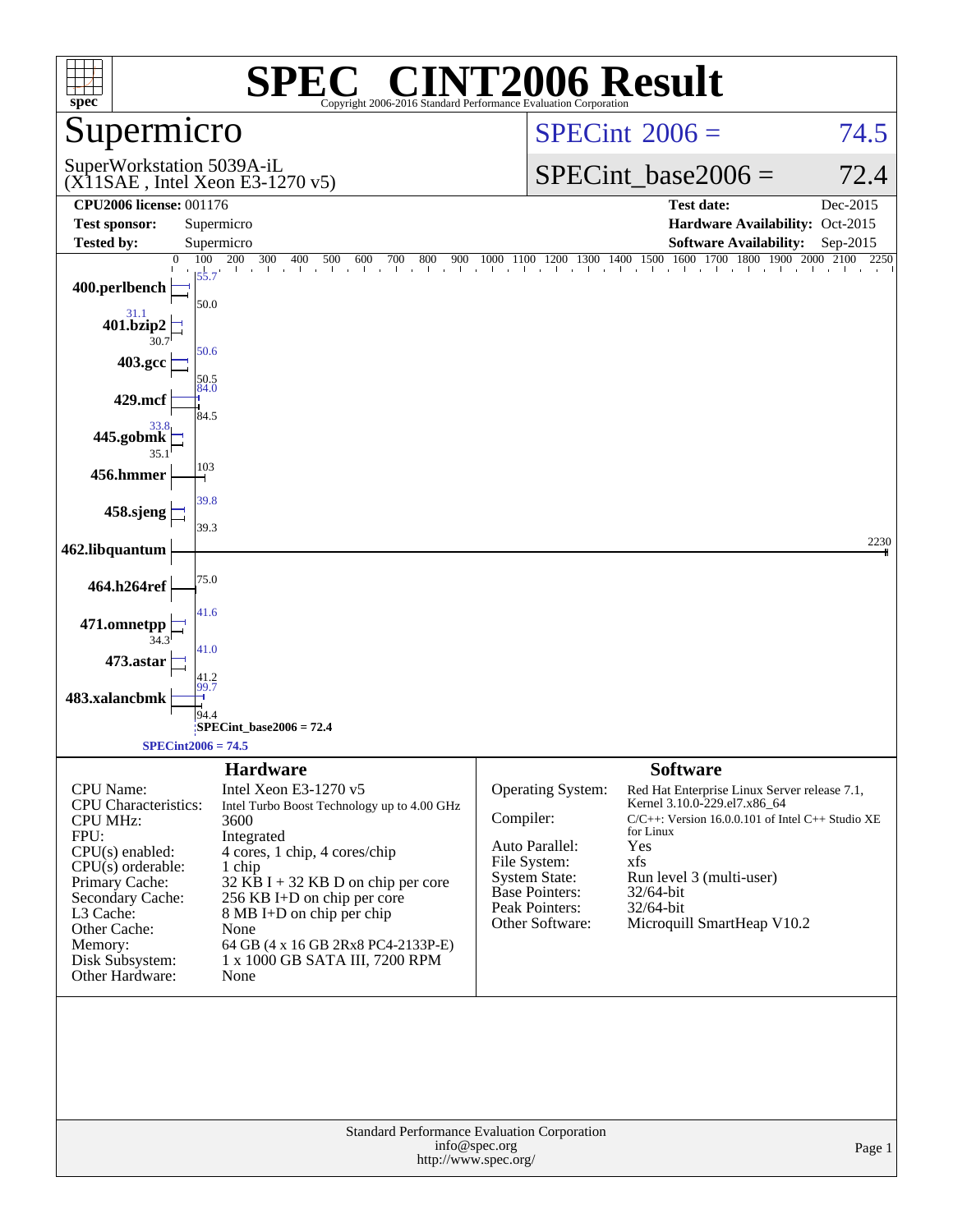

## Supermicro

#### $SPECint2006 = 74.5$  $SPECint2006 = 74.5$

(X11SAE , Intel Xeon E3-1270 v5) SuperWorkstation 5039A-iL

SPECint base2006 =  $72.4$ 

**[CPU2006 license:](http://www.spec.org/auto/cpu2006/Docs/result-fields.html#CPU2006license)** 001176 **[Test date:](http://www.spec.org/auto/cpu2006/Docs/result-fields.html#Testdate)** Dec-2015 **[Test sponsor:](http://www.spec.org/auto/cpu2006/Docs/result-fields.html#Testsponsor)** Supermicro Supermicro **[Hardware Availability:](http://www.spec.org/auto/cpu2006/Docs/result-fields.html#HardwareAvailability)** Oct-2015 **[Tested by:](http://www.spec.org/auto/cpu2006/Docs/result-fields.html#Testedby)** Supermicro **Supermicro [Software Availability:](http://www.spec.org/auto/cpu2006/Docs/result-fields.html#SoftwareAvailability)** Sep-2015

#### **[Results Table](http://www.spec.org/auto/cpu2006/Docs/result-fields.html#ResultsTable)**

|                                                                                                          | <b>Base</b>    |              |                |       |                |             | <b>Peak</b>    |              |                |              |                |              |
|----------------------------------------------------------------------------------------------------------|----------------|--------------|----------------|-------|----------------|-------------|----------------|--------------|----------------|--------------|----------------|--------------|
| <b>Benchmark</b>                                                                                         | <b>Seconds</b> | <b>Ratio</b> | <b>Seconds</b> | Ratio | <b>Seconds</b> | Ratio       | <b>Seconds</b> | <b>Ratio</b> | <b>Seconds</b> | <b>Ratio</b> | <b>Seconds</b> | <b>Ratio</b> |
| $ 400.\text{perlbench}$                                                                                  | <u>195</u>     | 50.0         | 198            | 49.5  | 195            | 50.1        | 175            | 55.7         | 175            | 55.8         | 175            | 55.7         |
| 401.bzip2                                                                                                | 315            | 30.7         | 313            | 30.9  | 314            | 30.7        | 310            | 31.1         | 310            | 31.1         | 310            | 31.1         |
| $403.\text{gcc}$                                                                                         | 159            | 50.7         | 159            | 50.5  | 159            | 50.5        | 159            | 50.6         | 159            | 50.5         | 158            | 50.9         |
| $429$ mcf                                                                                                | 108            | 84.5         | 107            | 84.9  | 110            | 82.8        | 110            | 82.6         | 109            | 84.0         | 106            | 85.8         |
| $445$ .gobmk                                                                                             | 299            | 35.1         | 299            | 35.1  | <u> 299</u>    | <u>35.1</u> | 310            | 33.8         | <b>310</b>     | <u>33.8</u>  | 310            | 33.8         |
| $456.$ hmmer                                                                                             | 90.5           | 103          | 90.8           | 103   | 90.9           | 103         | 90.5           | 103          | 90.8           | 103          | 90.9           | 103          |
| $458$ .sjeng                                                                                             | 308            | 39.3         | 308            | 39.3  | 308            | 39.3        | 304            | 39.8         | 304            | 39.8         | 304            | 39.9         |
| 462.libquantum                                                                                           | 9.30           | 2230         | 9.28           | 2230  | 9.31           | 2230        | 9.30           | 2230         | 9.28           | 2230         | 9.31           | 2230         |
| 464.h264ref                                                                                              | 295            | 75.0         | 296            | 74.7  | 295            | 75.0        | 295            | 75.0         | 296            | 74.7         | 295            | 75.0         |
| $ 471$ .omnetpp                                                                                          | 182            | 34.4         | 182            | 34.3  | 183            | 34.2        | 150            | 41.6         | 150            | 41.6         | 150            | 41.6         |
| $473$ . astar                                                                                            | 169            | 41.4         | 170            | 41.2  | 170            | 41.2        | 171            | 40.9         | 170            | 41.2         | 171            | 41.0         |
| 483.xalancbmk                                                                                            | 73.0           | 94.6         | 73.1           | 94.4  | 73.7           | 93.6        | 69.5           | 99.2         | 69.1           | 99.8         | 69.2           | <u>99.7</u>  |
| Results appear in the order in which they were run. Bold underlined text indicates a median measurement. |                |              |                |       |                |             |                |              |                |              |                |              |

#### **[Submit Notes](http://www.spec.org/auto/cpu2006/Docs/result-fields.html#SubmitNotes)**

The config file option 'submit' was used.

#### **[Operating System Notes](http://www.spec.org/auto/cpu2006/Docs/result-fields.html#OperatingSystemNotes)**

Stack size set to unlimited using "ulimit -s unlimited"

#### **[Platform Notes](http://www.spec.org/auto/cpu2006/Docs/result-fields.html#PlatformNotes)**

 BIOS Settings: Hyper-threading = Disabled Sysinfo program /home/cpu2006/config/sysinfo.rev6914 \$Rev: 6914 \$ \$Date:: 2014-06-25 #\$ e3fbb8667b5a285932ceab81e28219e1 running on localhost.localdomain Sun Dec 13 22:30:31 2015 This section contains SUT (System Under Test) info as seen by some common utilities. To remove or add to this section, see: <http://www.spec.org/cpu2006/Docs/config.html#sysinfo> From /proc/cpuinfo model name : Intel(R) Xeon(R) CPU E3-1270 v5 @ 3.60GHz 1 "physical id"s (chips) 4 "processors" cores, siblings (Caution: counting these is hw and system dependent. The following excerpts from /proc/cpuinfo might not be reliable. Use with caution.) cpu cores : 4 siblings : 4 Continued on next page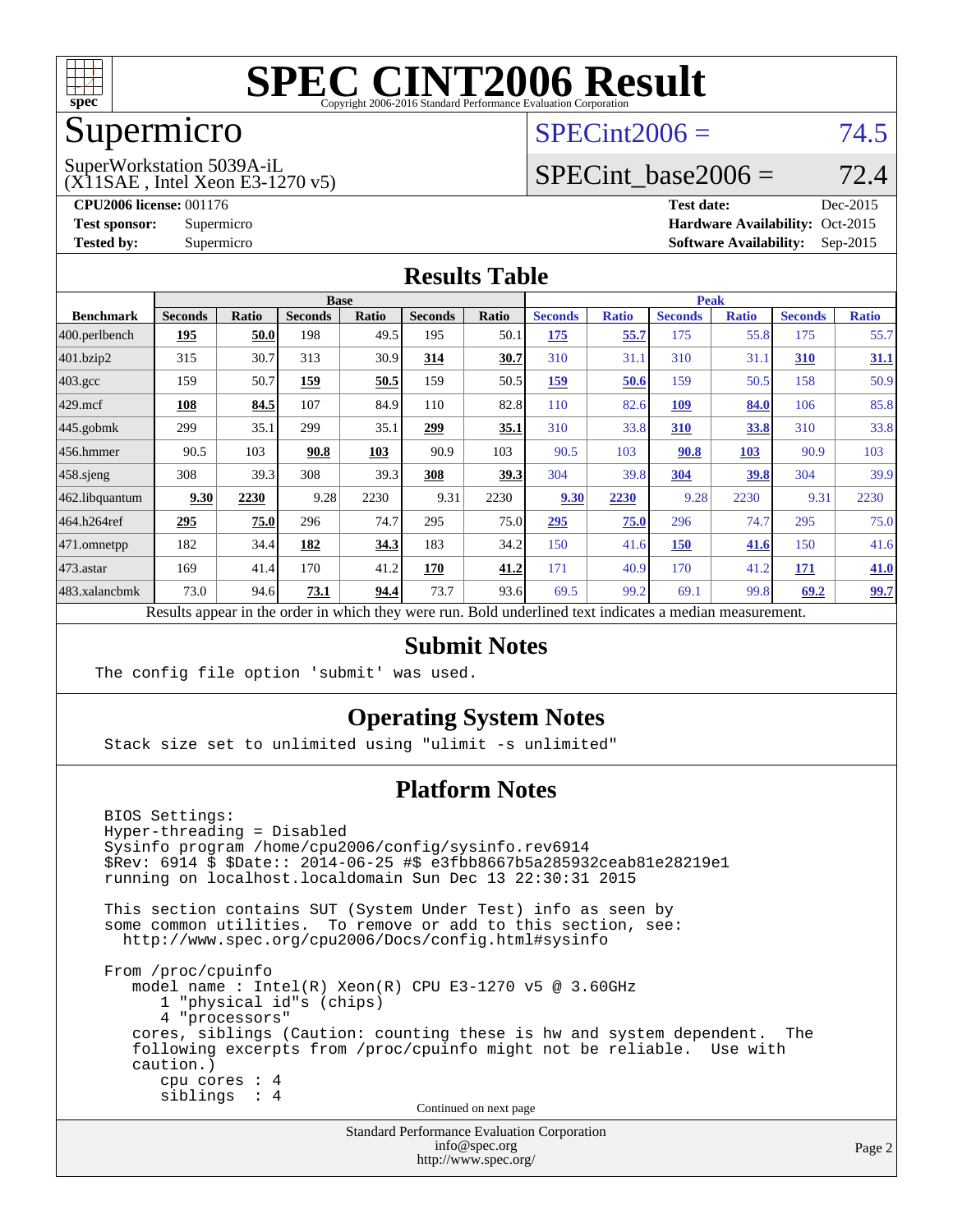

#### Supermicro

 $SPECint2006 = 74.5$  $SPECint2006 = 74.5$ 

(X11SAE , Intel Xeon E3-1270 v5) SuperWorkstation 5039A-iL

 $SPECTnt\_base2006 = 72.4$ 

| <b>Test sponsor:</b> | Supermicro |
|----------------------|------------|
| <b>Tested by:</b>    | Supermicro |

**[CPU2006 license:](http://www.spec.org/auto/cpu2006/Docs/result-fields.html#CPU2006license)** 001176 **[Test date:](http://www.spec.org/auto/cpu2006/Docs/result-fields.html#Testdate)** Dec-2015 **[Hardware Availability:](http://www.spec.org/auto/cpu2006/Docs/result-fields.html#HardwareAvailability)** Oct-2015 **[Software Availability:](http://www.spec.org/auto/cpu2006/Docs/result-fields.html#SoftwareAvailability)** Sep-2015

#### **[Platform Notes \(Continued\)](http://www.spec.org/auto/cpu2006/Docs/result-fields.html#PlatformNotes)**

 physical 0: cores 0 1 2 3 cache size : 8192 KB From /proc/meminfo MemTotal: 65622664 kB HugePages\_Total: 0 Hugepagesize: 2048 kB From /etc/\*release\* /etc/\*version\* os-release: NAME="Red Hat Enterprise Linux Server" VERSION="7.1 (Maipo)" ID="rhel" ID\_LIKE="fedora" VERSION\_ID="7.1" PRETTY\_NAME="Red Hat Enterprise Linux Server 7.1 (Maipo)" ANSI\_COLOR="0;31" CPE\_NAME="cpe:/o:redhat:enterprise\_linux:7.1:GA:server" redhat-release: Red Hat Enterprise Linux Server release 7.1 (Maipo) system-release: Red Hat Enterprise Linux Server release 7.1 (Maipo) system-release-cpe: cpe:/o:redhat:enterprise\_linux:7.1:ga:server uname -a: Linux localhost.localdomain 3.10.0-229.el7.x86\_64 #1 SMP Thu Jan 29 18:37:38 EST 2015 x86 64 x86 64 x86 64 GNU/Linux run-level 3 Dec 13 22:15 SPEC is set to: /home/cpu2006 Filesystem Type Size Used Avail Use% Mounted on /dev/mapper/rhel-home xfs 850G 3.4G 846G 1% /home Additional information from dmidecode: Warning: Use caution when you interpret this section. The 'dmidecode' program reads system data which is "intended to allow hardware to be accurately determined", but the intent may not be met, as there are frequent changes to hardware, firmware, and the "DMTF SMBIOS" standard. BIOS American Megatrends Inc. 1.0 11/09/2015 Memory: 4x Samsung M391A2K43BB1-CPB 16 GB 2 rank 2133 MHz

(End of data from sysinfo program)

#### **[General Notes](http://www.spec.org/auto/cpu2006/Docs/result-fields.html#GeneralNotes)**

Environment variables set by runspec before the start of the run: KMP\_AFFINITY = "granularity=fine,scatter" LD\_LIBRARY\_PATH = "/home/cpu2006/libs/32:/home/cpu2006/libs/64:/home/cpu2006/sh" OMP\_NUM\_THREADS = "4"

Continued on next page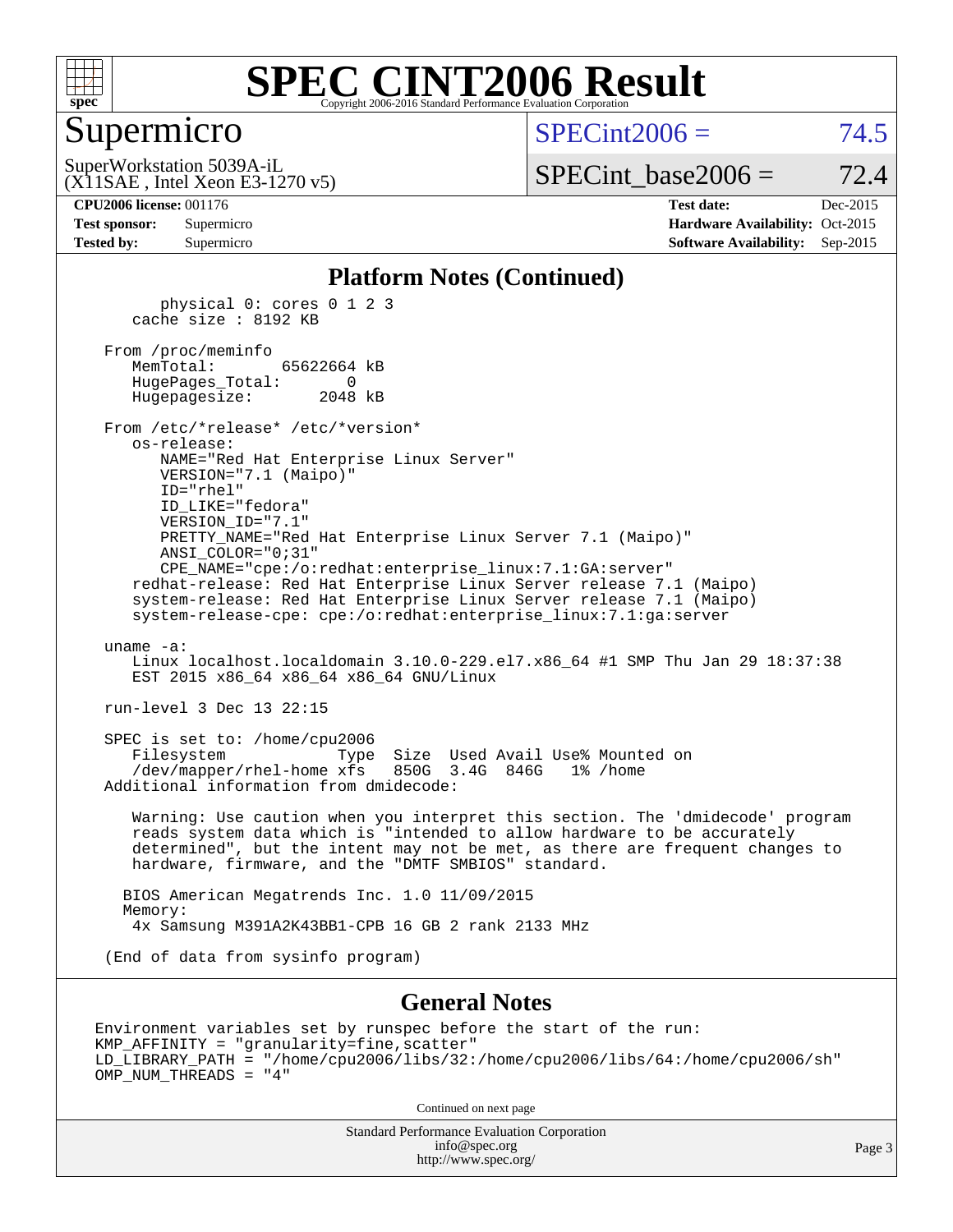

### Supermicro

 $SPECint2006 = 74.5$  $SPECint2006 = 74.5$ 

(X11SAE , Intel Xeon E3-1270 v5) SuperWorkstation 5039A-iL

SPECint base2006 =  $72.4$ 

**[CPU2006 license:](http://www.spec.org/auto/cpu2006/Docs/result-fields.html#CPU2006license)** 001176 **[Test date:](http://www.spec.org/auto/cpu2006/Docs/result-fields.html#Testdate)** Dec-2015 **[Test sponsor:](http://www.spec.org/auto/cpu2006/Docs/result-fields.html#Testsponsor)** Supermicro **[Hardware Availability:](http://www.spec.org/auto/cpu2006/Docs/result-fields.html#HardwareAvailability)** Oct-2015 **[Tested by:](http://www.spec.org/auto/cpu2006/Docs/result-fields.html#Testedby)** Supermicro **Supermicro [Software Availability:](http://www.spec.org/auto/cpu2006/Docs/result-fields.html#SoftwareAvailability)** Sep-2015

#### **[General Notes \(Continued\)](http://www.spec.org/auto/cpu2006/Docs/result-fields.html#GeneralNotes)**

 Binaries compiled on a system with 1x Intel Core i5-4670K CPU + 32GB memory using RedHat EL 7.1 Transparent Huge Pages enabled with: echo always > /sys/kernel/mm/transparent\_hugepage/enabled

### **[Base Compiler Invocation](http://www.spec.org/auto/cpu2006/Docs/result-fields.html#BaseCompilerInvocation)**

[C benchmarks](http://www.spec.org/auto/cpu2006/Docs/result-fields.html#Cbenchmarks): [icc -m64](http://www.spec.org/cpu2006/results/res2016q1/cpu2006-20151217-38476.flags.html#user_CCbase_intel_icc_64bit_f346026e86af2a669e726fe758c88044)

[C++ benchmarks:](http://www.spec.org/auto/cpu2006/Docs/result-fields.html#CXXbenchmarks) [icpc -m64](http://www.spec.org/cpu2006/results/res2016q1/cpu2006-20151217-38476.flags.html#user_CXXbase_intel_icpc_64bit_fc66a5337ce925472a5c54ad6a0de310)

### **[Base Portability Flags](http://www.spec.org/auto/cpu2006/Docs/result-fields.html#BasePortabilityFlags)**

 400.perlbench: [-DSPEC\\_CPU\\_LP64](http://www.spec.org/cpu2006/results/res2016q1/cpu2006-20151217-38476.flags.html#b400.perlbench_basePORTABILITY_DSPEC_CPU_LP64) [-DSPEC\\_CPU\\_LINUX\\_X64](http://www.spec.org/cpu2006/results/res2016q1/cpu2006-20151217-38476.flags.html#b400.perlbench_baseCPORTABILITY_DSPEC_CPU_LINUX_X64) 401.bzip2: [-DSPEC\\_CPU\\_LP64](http://www.spec.org/cpu2006/results/res2016q1/cpu2006-20151217-38476.flags.html#suite_basePORTABILITY401_bzip2_DSPEC_CPU_LP64) 403.gcc: [-DSPEC\\_CPU\\_LP64](http://www.spec.org/cpu2006/results/res2016q1/cpu2006-20151217-38476.flags.html#suite_basePORTABILITY403_gcc_DSPEC_CPU_LP64) 429.mcf: [-DSPEC\\_CPU\\_LP64](http://www.spec.org/cpu2006/results/res2016q1/cpu2006-20151217-38476.flags.html#suite_basePORTABILITY429_mcf_DSPEC_CPU_LP64) 445.gobmk: [-DSPEC\\_CPU\\_LP64](http://www.spec.org/cpu2006/results/res2016q1/cpu2006-20151217-38476.flags.html#suite_basePORTABILITY445_gobmk_DSPEC_CPU_LP64) 456.hmmer: [-DSPEC\\_CPU\\_LP64](http://www.spec.org/cpu2006/results/res2016q1/cpu2006-20151217-38476.flags.html#suite_basePORTABILITY456_hmmer_DSPEC_CPU_LP64) 458.sjeng: [-DSPEC\\_CPU\\_LP64](http://www.spec.org/cpu2006/results/res2016q1/cpu2006-20151217-38476.flags.html#suite_basePORTABILITY458_sjeng_DSPEC_CPU_LP64) 462.libquantum: [-DSPEC\\_CPU\\_LP64](http://www.spec.org/cpu2006/results/res2016q1/cpu2006-20151217-38476.flags.html#suite_basePORTABILITY462_libquantum_DSPEC_CPU_LP64) [-DSPEC\\_CPU\\_LINUX](http://www.spec.org/cpu2006/results/res2016q1/cpu2006-20151217-38476.flags.html#b462.libquantum_baseCPORTABILITY_DSPEC_CPU_LINUX) 464.h264ref: [-DSPEC\\_CPU\\_LP64](http://www.spec.org/cpu2006/results/res2016q1/cpu2006-20151217-38476.flags.html#suite_basePORTABILITY464_h264ref_DSPEC_CPU_LP64) 471.omnetpp: [-DSPEC\\_CPU\\_LP64](http://www.spec.org/cpu2006/results/res2016q1/cpu2006-20151217-38476.flags.html#suite_basePORTABILITY471_omnetpp_DSPEC_CPU_LP64) 473.astar: [-DSPEC\\_CPU\\_LP64](http://www.spec.org/cpu2006/results/res2016q1/cpu2006-20151217-38476.flags.html#suite_basePORTABILITY473_astar_DSPEC_CPU_LP64) 483.xalancbmk: [-DSPEC\\_CPU\\_LP64](http://www.spec.org/cpu2006/results/res2016q1/cpu2006-20151217-38476.flags.html#suite_basePORTABILITY483_xalancbmk_DSPEC_CPU_LP64) [-DSPEC\\_CPU\\_LINUX](http://www.spec.org/cpu2006/results/res2016q1/cpu2006-20151217-38476.flags.html#b483.xalancbmk_baseCXXPORTABILITY_DSPEC_CPU_LINUX)

#### **[Base Optimization Flags](http://www.spec.org/auto/cpu2006/Docs/result-fields.html#BaseOptimizationFlags)**

[C benchmarks](http://www.spec.org/auto/cpu2006/Docs/result-fields.html#Cbenchmarks):

[-xCORE-AVX2](http://www.spec.org/cpu2006/results/res2016q1/cpu2006-20151217-38476.flags.html#user_CCbase_f-xAVX2_5f5fc0cbe2c9f62c816d3e45806c70d7) [-ipo](http://www.spec.org/cpu2006/results/res2016q1/cpu2006-20151217-38476.flags.html#user_CCbase_f-ipo) [-O3](http://www.spec.org/cpu2006/results/res2016q1/cpu2006-20151217-38476.flags.html#user_CCbase_f-O3) [-no-prec-div](http://www.spec.org/cpu2006/results/res2016q1/cpu2006-20151217-38476.flags.html#user_CCbase_f-no-prec-div) [-parallel](http://www.spec.org/cpu2006/results/res2016q1/cpu2006-20151217-38476.flags.html#user_CCbase_f-parallel) [-opt-prefetch](http://www.spec.org/cpu2006/results/res2016q1/cpu2006-20151217-38476.flags.html#user_CCbase_f-opt-prefetch) [-auto-p32](http://www.spec.org/cpu2006/results/res2016q1/cpu2006-20151217-38476.flags.html#user_CCbase_f-auto-p32)

[C++ benchmarks:](http://www.spec.org/auto/cpu2006/Docs/result-fields.html#CXXbenchmarks)

[-xCORE-AVX2](http://www.spec.org/cpu2006/results/res2016q1/cpu2006-20151217-38476.flags.html#user_CXXbase_f-xAVX2_5f5fc0cbe2c9f62c816d3e45806c70d7) [-ipo](http://www.spec.org/cpu2006/results/res2016q1/cpu2006-20151217-38476.flags.html#user_CXXbase_f-ipo) [-O3](http://www.spec.org/cpu2006/results/res2016q1/cpu2006-20151217-38476.flags.html#user_CXXbase_f-O3) [-no-prec-div](http://www.spec.org/cpu2006/results/res2016q1/cpu2006-20151217-38476.flags.html#user_CXXbase_f-no-prec-div) [-opt-prefetch](http://www.spec.org/cpu2006/results/res2016q1/cpu2006-20151217-38476.flags.html#user_CXXbase_f-opt-prefetch) [-auto-p32](http://www.spec.org/cpu2006/results/res2016q1/cpu2006-20151217-38476.flags.html#user_CXXbase_f-auto-p32) [-Wl,-z,muldefs](http://www.spec.org/cpu2006/results/res2016q1/cpu2006-20151217-38476.flags.html#user_CXXbase_link_force_multiple1_74079c344b956b9658436fd1b6dd3a8a) [-L/sh -lsmartheap64](http://www.spec.org/cpu2006/results/res2016q1/cpu2006-20151217-38476.flags.html#user_CXXbase_SmartHeap64_ed4ef857ce90951921efb0d91eb88472)

## **[Base Other Flags](http://www.spec.org/auto/cpu2006/Docs/result-fields.html#BaseOtherFlags)**

[C benchmarks](http://www.spec.org/auto/cpu2006/Docs/result-fields.html#Cbenchmarks):

403.gcc: [-Dalloca=\\_alloca](http://www.spec.org/cpu2006/results/res2016q1/cpu2006-20151217-38476.flags.html#b403.gcc_baseEXTRA_CFLAGS_Dalloca_be3056838c12de2578596ca5467af7f3)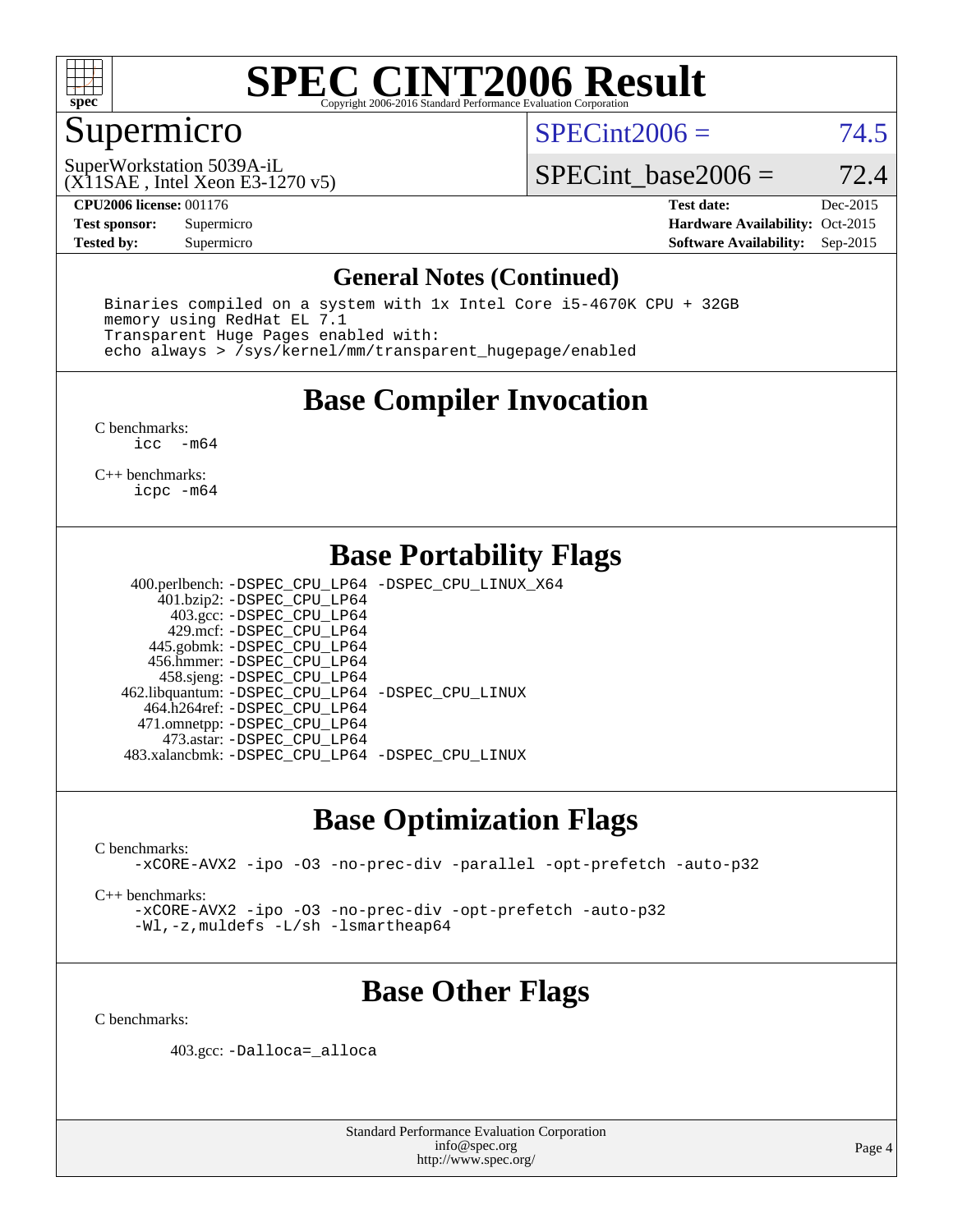

#### Supermicro

 $SPECint2006 = 74.5$  $SPECint2006 = 74.5$ 

(X11SAE , Intel Xeon E3-1270 v5) SuperWorkstation 5039A-iL

SPECint base2006 =  $72.4$ 

**[CPU2006 license:](http://www.spec.org/auto/cpu2006/Docs/result-fields.html#CPU2006license)** 001176 **[Test date:](http://www.spec.org/auto/cpu2006/Docs/result-fields.html#Testdate)** Dec-2015 **[Test sponsor:](http://www.spec.org/auto/cpu2006/Docs/result-fields.html#Testsponsor)** Supermicro **[Hardware Availability:](http://www.spec.org/auto/cpu2006/Docs/result-fields.html#HardwareAvailability)** Oct-2015 **[Tested by:](http://www.spec.org/auto/cpu2006/Docs/result-fields.html#Testedby)** Supermicro **Supermicro [Software Availability:](http://www.spec.org/auto/cpu2006/Docs/result-fields.html#SoftwareAvailability)** Sep-2015

### **[Peak Compiler Invocation](http://www.spec.org/auto/cpu2006/Docs/result-fields.html#PeakCompilerInvocation)**

[C benchmarks \(except as noted below\)](http://www.spec.org/auto/cpu2006/Docs/result-fields.html#Cbenchmarksexceptasnotedbelow): icc  $-m64$ 

400.perlbench: [icc -m32 -L/opt/intel/compilers\\_and\\_libraries\\_2016/linux/compiler/lib/ia32\\_lin](http://www.spec.org/cpu2006/results/res2016q1/cpu2006-20151217-38476.flags.html#user_peakCCLD400_perlbench_intel_icc_e10256ba5924b668798078a321b0cb3f)

445.gobmk: [icc -m32 -L/opt/intel/compilers\\_and\\_libraries\\_2016/linux/compiler/lib/ia32\\_lin](http://www.spec.org/cpu2006/results/res2016q1/cpu2006-20151217-38476.flags.html#user_peakCCLD445_gobmk_intel_icc_e10256ba5924b668798078a321b0cb3f)

[C++ benchmarks \(except as noted below\):](http://www.spec.org/auto/cpu2006/Docs/result-fields.html#CXXbenchmarksexceptasnotedbelow)

[icpc -m32 -L/opt/intel/compilers\\_and\\_libraries\\_2016/linux/compiler/lib/ia32\\_lin](http://www.spec.org/cpu2006/results/res2016q1/cpu2006-20151217-38476.flags.html#user_CXXpeak_intel_icpc_b4f50a394bdb4597aa5879c16bc3f5c5)

473.astar: [icpc -m64](http://www.spec.org/cpu2006/results/res2016q1/cpu2006-20151217-38476.flags.html#user_peakCXXLD473_astar_intel_icpc_64bit_fc66a5337ce925472a5c54ad6a0de310)

### **[Peak Portability Flags](http://www.spec.org/auto/cpu2006/Docs/result-fields.html#PeakPortabilityFlags)**

 400.perlbench: [-D\\_FILE\\_OFFSET\\_BITS=64](http://www.spec.org/cpu2006/results/res2016q1/cpu2006-20151217-38476.flags.html#user_peakPORTABILITY400_perlbench_file_offset_bits_64_438cf9856305ebd76870a2c6dc2689ab) [-DSPEC\\_CPU\\_LINUX\\_IA32](http://www.spec.org/cpu2006/results/res2016q1/cpu2006-20151217-38476.flags.html#b400.perlbench_peakCPORTABILITY_DSPEC_CPU_LINUX_IA32) 401.bzip2: [-DSPEC\\_CPU\\_LP64](http://www.spec.org/cpu2006/results/res2016q1/cpu2006-20151217-38476.flags.html#suite_peakPORTABILITY401_bzip2_DSPEC_CPU_LP64) 403.gcc: [-DSPEC\\_CPU\\_LP64](http://www.spec.org/cpu2006/results/res2016q1/cpu2006-20151217-38476.flags.html#suite_peakPORTABILITY403_gcc_DSPEC_CPU_LP64) 429.mcf: [-DSPEC\\_CPU\\_LP64](http://www.spec.org/cpu2006/results/res2016q1/cpu2006-20151217-38476.flags.html#suite_peakPORTABILITY429_mcf_DSPEC_CPU_LP64) 445.gobmk: [-D\\_FILE\\_OFFSET\\_BITS=64](http://www.spec.org/cpu2006/results/res2016q1/cpu2006-20151217-38476.flags.html#user_peakPORTABILITY445_gobmk_file_offset_bits_64_438cf9856305ebd76870a2c6dc2689ab) 456.hmmer: [-DSPEC\\_CPU\\_LP64](http://www.spec.org/cpu2006/results/res2016q1/cpu2006-20151217-38476.flags.html#suite_peakPORTABILITY456_hmmer_DSPEC_CPU_LP64) 458.sjeng: [-DSPEC\\_CPU\\_LP64](http://www.spec.org/cpu2006/results/res2016q1/cpu2006-20151217-38476.flags.html#suite_peakPORTABILITY458_sjeng_DSPEC_CPU_LP64) 462.libquantum: [-DSPEC\\_CPU\\_LP64](http://www.spec.org/cpu2006/results/res2016q1/cpu2006-20151217-38476.flags.html#suite_peakPORTABILITY462_libquantum_DSPEC_CPU_LP64) [-DSPEC\\_CPU\\_LINUX](http://www.spec.org/cpu2006/results/res2016q1/cpu2006-20151217-38476.flags.html#b462.libquantum_peakCPORTABILITY_DSPEC_CPU_LINUX) 464.h264ref: [-DSPEC\\_CPU\\_LP64](http://www.spec.org/cpu2006/results/res2016q1/cpu2006-20151217-38476.flags.html#suite_peakPORTABILITY464_h264ref_DSPEC_CPU_LP64) 471.omnetpp: [-D\\_FILE\\_OFFSET\\_BITS=64](http://www.spec.org/cpu2006/results/res2016q1/cpu2006-20151217-38476.flags.html#user_peakPORTABILITY471_omnetpp_file_offset_bits_64_438cf9856305ebd76870a2c6dc2689ab) 473.astar: [-DSPEC\\_CPU\\_LP64](http://www.spec.org/cpu2006/results/res2016q1/cpu2006-20151217-38476.flags.html#suite_peakPORTABILITY473_astar_DSPEC_CPU_LP64) 483.xalancbmk: [-D\\_FILE\\_OFFSET\\_BITS=64](http://www.spec.org/cpu2006/results/res2016q1/cpu2006-20151217-38476.flags.html#user_peakPORTABILITY483_xalancbmk_file_offset_bits_64_438cf9856305ebd76870a2c6dc2689ab) [-DSPEC\\_CPU\\_LINUX](http://www.spec.org/cpu2006/results/res2016q1/cpu2006-20151217-38476.flags.html#b483.xalancbmk_peakCXXPORTABILITY_DSPEC_CPU_LINUX)

## **[Peak Optimization Flags](http://www.spec.org/auto/cpu2006/Docs/result-fields.html#PeakOptimizationFlags)**

[C benchmarks](http://www.spec.org/auto/cpu2006/Docs/result-fields.html#Cbenchmarks):

```
 400.perlbench: -xCORE-AVX2(pass 2) -prof-gen:threadsafe(pass 1)
   -i\text{po}(pass 2) -\overline{0}3(pass 2)-no-prec-div(pass 2)
   -par-num-threads=1(pass 1) -prof-use(pass 2) -opt-prefetch
   -ansi-alias
```
 401.bzip2: [-xCORE-AVX2](http://www.spec.org/cpu2006/results/res2016q1/cpu2006-20151217-38476.flags.html#user_peakPASS2_CFLAGSPASS2_LDCFLAGS401_bzip2_f-xAVX2_5f5fc0cbe2c9f62c816d3e45806c70d7)(pass 2) [-prof-gen:threadsafe](http://www.spec.org/cpu2006/results/res2016q1/cpu2006-20151217-38476.flags.html#user_peakPASS1_CFLAGSPASS1_LDCFLAGS401_bzip2_prof_gen_21a26eb79f378b550acd7bec9fe4467a)(pass 1)  $-i\text{po}(pass 2) -03(pass 2) -no-prec-div$  $-i\text{po}(pass 2) -03(pass 2) -no-prec-div$ [-par-num-threads=1](http://www.spec.org/cpu2006/results/res2016q1/cpu2006-20151217-38476.flags.html#user_peakPASS1_CFLAGSPASS1_LDCFLAGS401_bzip2_par_num_threads_786a6ff141b4e9e90432e998842df6c2)(pass 1) [-prof-use](http://www.spec.org/cpu2006/results/res2016q1/cpu2006-20151217-38476.flags.html#user_peakPASS2_CFLAGSPASS2_LDCFLAGS401_bzip2_prof_use_bccf7792157ff70d64e32fe3e1250b55)(pass 2) [-auto-ilp32](http://www.spec.org/cpu2006/results/res2016q1/cpu2006-20151217-38476.flags.html#user_peakCOPTIMIZE401_bzip2_f-auto-ilp32) [-opt-prefetch](http://www.spec.org/cpu2006/results/res2016q1/cpu2006-20151217-38476.flags.html#user_peakCOPTIMIZE401_bzip2_f-opt-prefetch) [-ansi-alias](http://www.spec.org/cpu2006/results/res2016q1/cpu2006-20151217-38476.flags.html#user_peakCOPTIMIZE401_bzip2_f-ansi-alias)

 403.gcc: [-xCORE-AVX2](http://www.spec.org/cpu2006/results/res2016q1/cpu2006-20151217-38476.flags.html#user_peakCOPTIMIZE403_gcc_f-xAVX2_5f5fc0cbe2c9f62c816d3e45806c70d7) [-ipo](http://www.spec.org/cpu2006/results/res2016q1/cpu2006-20151217-38476.flags.html#user_peakCOPTIMIZE403_gcc_f-ipo) [-O3](http://www.spec.org/cpu2006/results/res2016q1/cpu2006-20151217-38476.flags.html#user_peakCOPTIMIZE403_gcc_f-O3) [-no-prec-div](http://www.spec.org/cpu2006/results/res2016q1/cpu2006-20151217-38476.flags.html#user_peakCOPTIMIZE403_gcc_f-no-prec-div) [-inline-calloc](http://www.spec.org/cpu2006/results/res2016q1/cpu2006-20151217-38476.flags.html#user_peakCOPTIMIZE403_gcc_f-inline-calloc) [-opt-malloc-options=3](http://www.spec.org/cpu2006/results/res2016q1/cpu2006-20151217-38476.flags.html#user_peakCOPTIMIZE403_gcc_f-opt-malloc-options_13ab9b803cf986b4ee62f0a5998c2238) [-auto-ilp32](http://www.spec.org/cpu2006/results/res2016q1/cpu2006-20151217-38476.flags.html#user_peakCOPTIMIZE403_gcc_f-auto-ilp32)

 429.mcf: [-xCORE-AVX2](http://www.spec.org/cpu2006/results/res2016q1/cpu2006-20151217-38476.flags.html#user_peakCOPTIMIZE429_mcf_f-xAVX2_5f5fc0cbe2c9f62c816d3e45806c70d7) [-ipo](http://www.spec.org/cpu2006/results/res2016q1/cpu2006-20151217-38476.flags.html#user_peakCOPTIMIZE429_mcf_f-ipo) [-O3](http://www.spec.org/cpu2006/results/res2016q1/cpu2006-20151217-38476.flags.html#user_peakCOPTIMIZE429_mcf_f-O3) [-no-prec-div](http://www.spec.org/cpu2006/results/res2016q1/cpu2006-20151217-38476.flags.html#user_peakCOPTIMIZE429_mcf_f-no-prec-div) [-parallel](http://www.spec.org/cpu2006/results/res2016q1/cpu2006-20151217-38476.flags.html#user_peakCOPTIMIZE429_mcf_f-parallel) [-opt-prefetch](http://www.spec.org/cpu2006/results/res2016q1/cpu2006-20151217-38476.flags.html#user_peakCOPTIMIZE429_mcf_f-opt-prefetch) [-auto-p32](http://www.spec.org/cpu2006/results/res2016q1/cpu2006-20151217-38476.flags.html#user_peakCOPTIMIZE429_mcf_f-auto-p32)

Continued on next page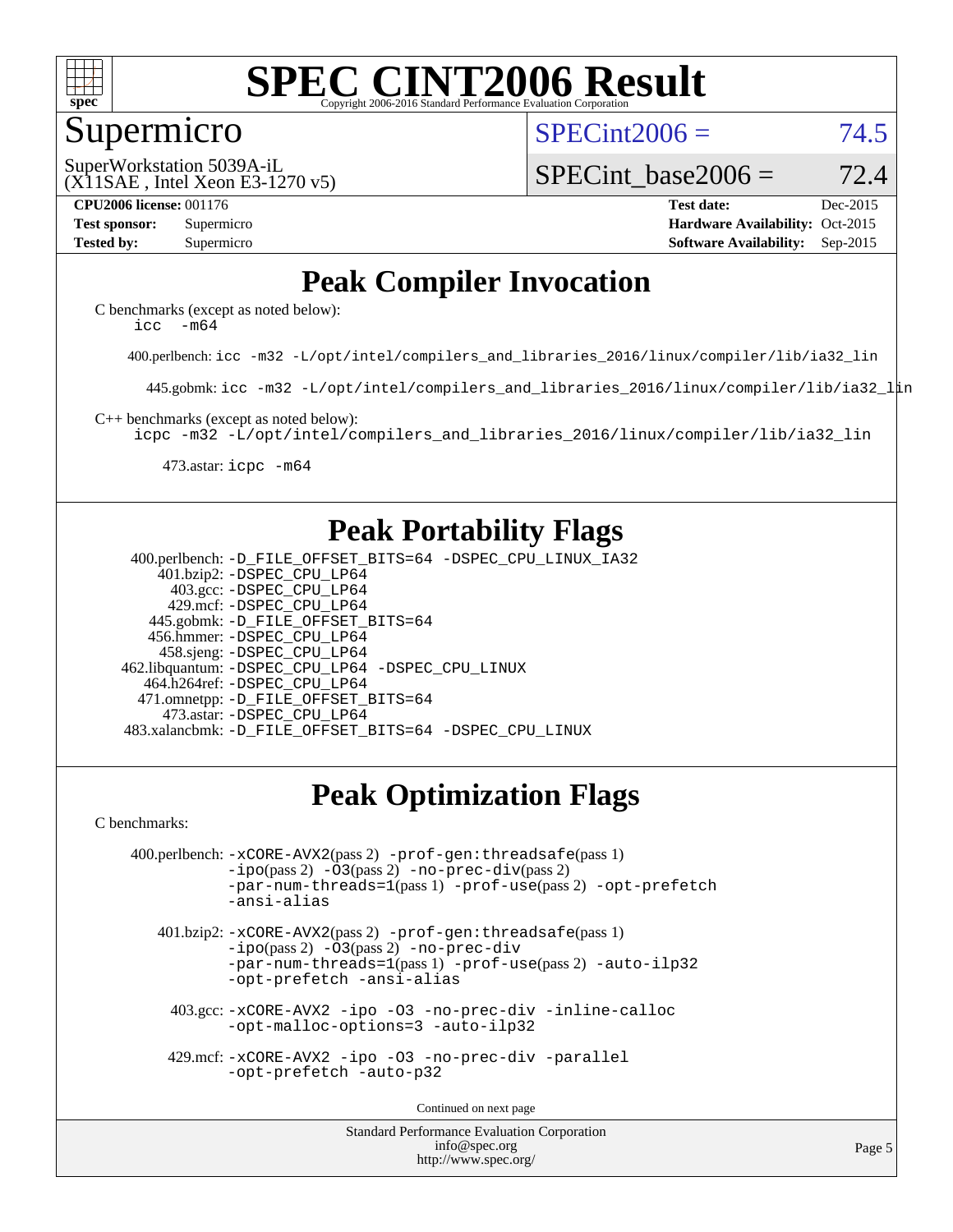

## Supermicro

 $SPECint2006 = 74.5$  $SPECint2006 = 74.5$ 

(X11SAE , Intel Xeon E3-1270 v5) SuperWorkstation 5039A-iL

SPECint base2006 =  $72.4$ 

**[CPU2006 license:](http://www.spec.org/auto/cpu2006/Docs/result-fields.html#CPU2006license)** 001176 **[Test date:](http://www.spec.org/auto/cpu2006/Docs/result-fields.html#Testdate)** Dec-2015 **[Test sponsor:](http://www.spec.org/auto/cpu2006/Docs/result-fields.html#Testsponsor)** Supermicro **[Hardware Availability:](http://www.spec.org/auto/cpu2006/Docs/result-fields.html#HardwareAvailability)** Oct-2015 **[Tested by:](http://www.spec.org/auto/cpu2006/Docs/result-fields.html#Testedby)** Supermicro **Supermicro [Software Availability:](http://www.spec.org/auto/cpu2006/Docs/result-fields.html#SoftwareAvailability)** Sep-2015

## **[Peak Optimization Flags \(Continued\)](http://www.spec.org/auto/cpu2006/Docs/result-fields.html#PeakOptimizationFlags)**

 445.gobmk: [-xCORE-AVX2](http://www.spec.org/cpu2006/results/res2016q1/cpu2006-20151217-38476.flags.html#user_peakPASS2_CFLAGSPASS2_LDCFLAGS445_gobmk_f-xAVX2_5f5fc0cbe2c9f62c816d3e45806c70d7)(pass 2) [-prof-gen:threadsafe](http://www.spec.org/cpu2006/results/res2016q1/cpu2006-20151217-38476.flags.html#user_peakPASS1_CFLAGSPASS1_LDCFLAGS445_gobmk_prof_gen_21a26eb79f378b550acd7bec9fe4467a)(pass 1) [-prof-use](http://www.spec.org/cpu2006/results/res2016q1/cpu2006-20151217-38476.flags.html#user_peakPASS2_CFLAGSPASS2_LDCFLAGS445_gobmk_prof_use_bccf7792157ff70d64e32fe3e1250b55)(pass 2) [-par-num-threads=1](http://www.spec.org/cpu2006/results/res2016q1/cpu2006-20151217-38476.flags.html#user_peakPASS1_CFLAGSPASS1_LDCFLAGS445_gobmk_par_num_threads_786a6ff141b4e9e90432e998842df6c2)(pass 1) [-ansi-alias](http://www.spec.org/cpu2006/results/res2016q1/cpu2006-20151217-38476.flags.html#user_peakCOPTIMIZE445_gobmk_f-ansi-alias)

456.hmmer: basepeak = yes

 458.sjeng: [-xCORE-AVX2](http://www.spec.org/cpu2006/results/res2016q1/cpu2006-20151217-38476.flags.html#user_peakPASS2_CFLAGSPASS2_LDCFLAGS458_sjeng_f-xAVX2_5f5fc0cbe2c9f62c816d3e45806c70d7)(pass 2) [-prof-gen:threadsafe](http://www.spec.org/cpu2006/results/res2016q1/cpu2006-20151217-38476.flags.html#user_peakPASS1_CFLAGSPASS1_LDCFLAGS458_sjeng_prof_gen_21a26eb79f378b550acd7bec9fe4467a)(pass 1)  $-ipo(pass 2) -\overline{03(pass 2)}$  $-ipo(pass 2) -\overline{03(pass 2)}$  [-no-prec-div](http://www.spec.org/cpu2006/results/res2016q1/cpu2006-20151217-38476.flags.html#user_peakPASS2_CFLAGSPASS2_LDCFLAGS458_sjeng_f-no-prec-div)(pass 2) [-par-num-threads=1](http://www.spec.org/cpu2006/results/res2016q1/cpu2006-20151217-38476.flags.html#user_peakPASS1_CFLAGSPASS1_LDCFLAGS458_sjeng_par_num_threads_786a6ff141b4e9e90432e998842df6c2)(pass 1) [-prof-use](http://www.spec.org/cpu2006/results/res2016q1/cpu2006-20151217-38476.flags.html#user_peakPASS2_CFLAGSPASS2_LDCFLAGS458_sjeng_prof_use_bccf7792157ff70d64e32fe3e1250b55)(pass 2) [-unroll4](http://www.spec.org/cpu2006/results/res2016q1/cpu2006-20151217-38476.flags.html#user_peakCOPTIMIZE458_sjeng_f-unroll_4e5e4ed65b7fd20bdcd365bec371b81f)

 $462$ .libquantum: basepeak = yes

 $464.h264$ ref: basepeak = yes

[C++ benchmarks:](http://www.spec.org/auto/cpu2006/Docs/result-fields.html#CXXbenchmarks)

```
 471.omnetpp: -xCORE-AVX2(pass 2) -prof-gen:threadsafe(pass 1)
-i\text{po}(pass 2) -03(pass 2) -no-prec-div(pass 2)-par-num-threads=1(pass 1) -prof-use(pass 2)
-opt-ra-region-strategy=block -ansi-alias
-Wl,-z,muldefs -L/sh -lsmartheap
```
 473.astar: [-xCORE-AVX2](http://www.spec.org/cpu2006/results/res2016q1/cpu2006-20151217-38476.flags.html#user_peakCXXOPTIMIZE473_astar_f-xAVX2_5f5fc0cbe2c9f62c816d3e45806c70d7) [-ipo](http://www.spec.org/cpu2006/results/res2016q1/cpu2006-20151217-38476.flags.html#user_peakCXXOPTIMIZE473_astar_f-ipo) [-O3](http://www.spec.org/cpu2006/results/res2016q1/cpu2006-20151217-38476.flags.html#user_peakCXXOPTIMIZE473_astar_f-O3) [-no-prec-div](http://www.spec.org/cpu2006/results/res2016q1/cpu2006-20151217-38476.flags.html#user_peakCXXOPTIMIZE473_astar_f-no-prec-div) [-opt-prefetch](http://www.spec.org/cpu2006/results/res2016q1/cpu2006-20151217-38476.flags.html#user_peakCXXOPTIMIZE473_astar_f-opt-prefetch) [-auto-p32](http://www.spec.org/cpu2006/results/res2016q1/cpu2006-20151217-38476.flags.html#user_peakCXXOPTIMIZE473_astar_f-auto-p32) [-Wl,-z,muldefs](http://www.spec.org/cpu2006/results/res2016q1/cpu2006-20151217-38476.flags.html#user_peakEXTRA_LDFLAGS473_astar_link_force_multiple1_74079c344b956b9658436fd1b6dd3a8a) [-L/sh -lsmartheap64](http://www.spec.org/cpu2006/results/res2016q1/cpu2006-20151217-38476.flags.html#user_peakEXTRA_LIBS473_astar_SmartHeap64_ed4ef857ce90951921efb0d91eb88472)

 483.xalancbmk: [-xCORE-AVX2](http://www.spec.org/cpu2006/results/res2016q1/cpu2006-20151217-38476.flags.html#user_peakCXXOPTIMIZE483_xalancbmk_f-xAVX2_5f5fc0cbe2c9f62c816d3e45806c70d7) [-ipo](http://www.spec.org/cpu2006/results/res2016q1/cpu2006-20151217-38476.flags.html#user_peakCXXOPTIMIZE483_xalancbmk_f-ipo) [-O3](http://www.spec.org/cpu2006/results/res2016q1/cpu2006-20151217-38476.flags.html#user_peakCXXOPTIMIZE483_xalancbmk_f-O3) [-no-prec-div](http://www.spec.org/cpu2006/results/res2016q1/cpu2006-20151217-38476.flags.html#user_peakCXXOPTIMIZE483_xalancbmk_f-no-prec-div) [-opt-prefetch](http://www.spec.org/cpu2006/results/res2016q1/cpu2006-20151217-38476.flags.html#user_peakCXXOPTIMIZE483_xalancbmk_f-opt-prefetch) [-ansi-alias](http://www.spec.org/cpu2006/results/res2016q1/cpu2006-20151217-38476.flags.html#user_peakCXXOPTIMIZE483_xalancbmk_f-ansi-alias) [-Wl,-z,muldefs](http://www.spec.org/cpu2006/results/res2016q1/cpu2006-20151217-38476.flags.html#user_peakEXTRA_LDFLAGS483_xalancbmk_link_force_multiple1_74079c344b956b9658436fd1b6dd3a8a) [-L/sh -lsmartheap](http://www.spec.org/cpu2006/results/res2016q1/cpu2006-20151217-38476.flags.html#user_peakEXTRA_LIBS483_xalancbmk_SmartHeap_32f6c82aa1ed9c52345d30cf6e4a0499)

### **[Peak Other Flags](http://www.spec.org/auto/cpu2006/Docs/result-fields.html#PeakOtherFlags)**

[C benchmarks](http://www.spec.org/auto/cpu2006/Docs/result-fields.html#Cbenchmarks):

403.gcc: [-Dalloca=\\_alloca](http://www.spec.org/cpu2006/results/res2016q1/cpu2006-20151217-38476.flags.html#b403.gcc_peakEXTRA_CFLAGS_Dalloca_be3056838c12de2578596ca5467af7f3)

The flags files that were used to format this result can be browsed at <http://www.spec.org/cpu2006/flags/Intel-ic16.0-official-linux64.html>

<http://www.spec.org/cpu2006/flags/Supermicro-Platform-Settings-V1.2-revH.html>

You can also download the XML flags sources by saving the following links: <http://www.spec.org/cpu2006/flags/Intel-ic16.0-official-linux64.xml> <http://www.spec.org/cpu2006/flags/Supermicro-Platform-Settings-V1.2-revH.xml>